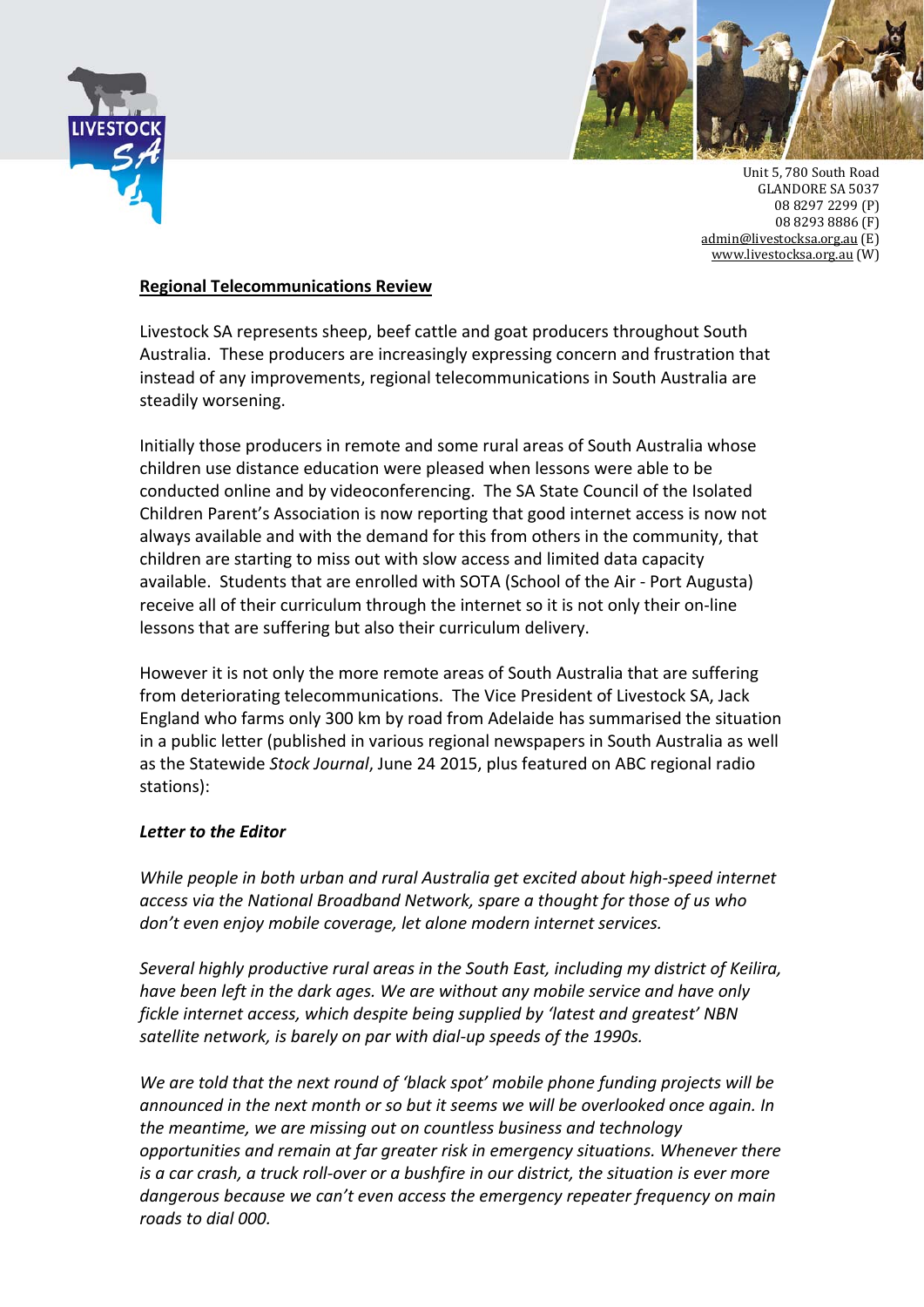*It is the sort of isolation in a populated area which simply isn't acceptable in this day and age.*

*At Keilira we are paying \$240 a month for two home phone lines. We would happily disconnect our landline but given the absence of a mobile network, we have no choice but to maintain our home phone. Of course, we are also paying for mobile phones which only work when we are away from home.* 

*Even our landline connection is unreliable. It runs above ground in neighbouring paddocks and the line is evidently a tasty treat for cattle to chew on. For the past decade, we have consistently lost access to our home phone for two or three weeks each year.* 

*On such occasions when the landline fails, Telstra very kindly diverts our calls to my mobile – which of course doesn't get any reception. Local technicians know that if it isn't the cattle causing the outages, hot weather, rain in the exchange boxes or power failures can also be to blame.*

*Farmers like us are forking out at least \$1000 for a simple antenna just to try and improve the situation.*

*Some are being forced to buy Yagi 14‐16 dbi directional antennas and legalised repeaters which cost between \$800 and \$1800. This might give a bare‐minimum mobile signal in the house but it isn't feasible for everyone. No wonder some locals have even been tempted to buy illegal repeaters from overseas to boost their own signal at home, even in the knowledge that it further diminishes the network capability for other users.*

*I believe we could consider the feasibility of cost‐sharing arrangements, whereby local landholders top‐up any available government funding to help ensure we get the coverage we need. Instead of paying \$1000 each to improve our own house service, it would make more sense if locals contributed a similar amount to be put towards actually achieving adequate coverage, not just around our homes but in the paddock and on the roads as well.*

*We need common‐sense solutions, like utilising newly erected broadband towers, where appropriate, to increase mobile phone service. In the same vein, we should gauge the likely cost to Telstra for retrofitting existing state‐owned towers, such as those used by the Country Fire Service. There are many towers along the ranges in our area that only service a single purpose but could easily be retrofitted with repeaters.* 

*As it stands, each CFS volunteer has a pager which has an up‐front cost of \$220 and members have to pay a further \$144 a year to rent the pagers, while also swallowing the significant costs incurred for batteries and whenever a pager needs replacing.*

*Farmers, most of whom are CFS members, should be allowed to provide mobile phones as in‐kind replacements to the existing pagers and then direct the savings towards upgrading the mobile network. This would be a win for the phone companies, our businesses and families, the CFS, its volunteers and, perhaps most importantly, it would mean we could respond to road accidents and fires more efficiently and effectively.*